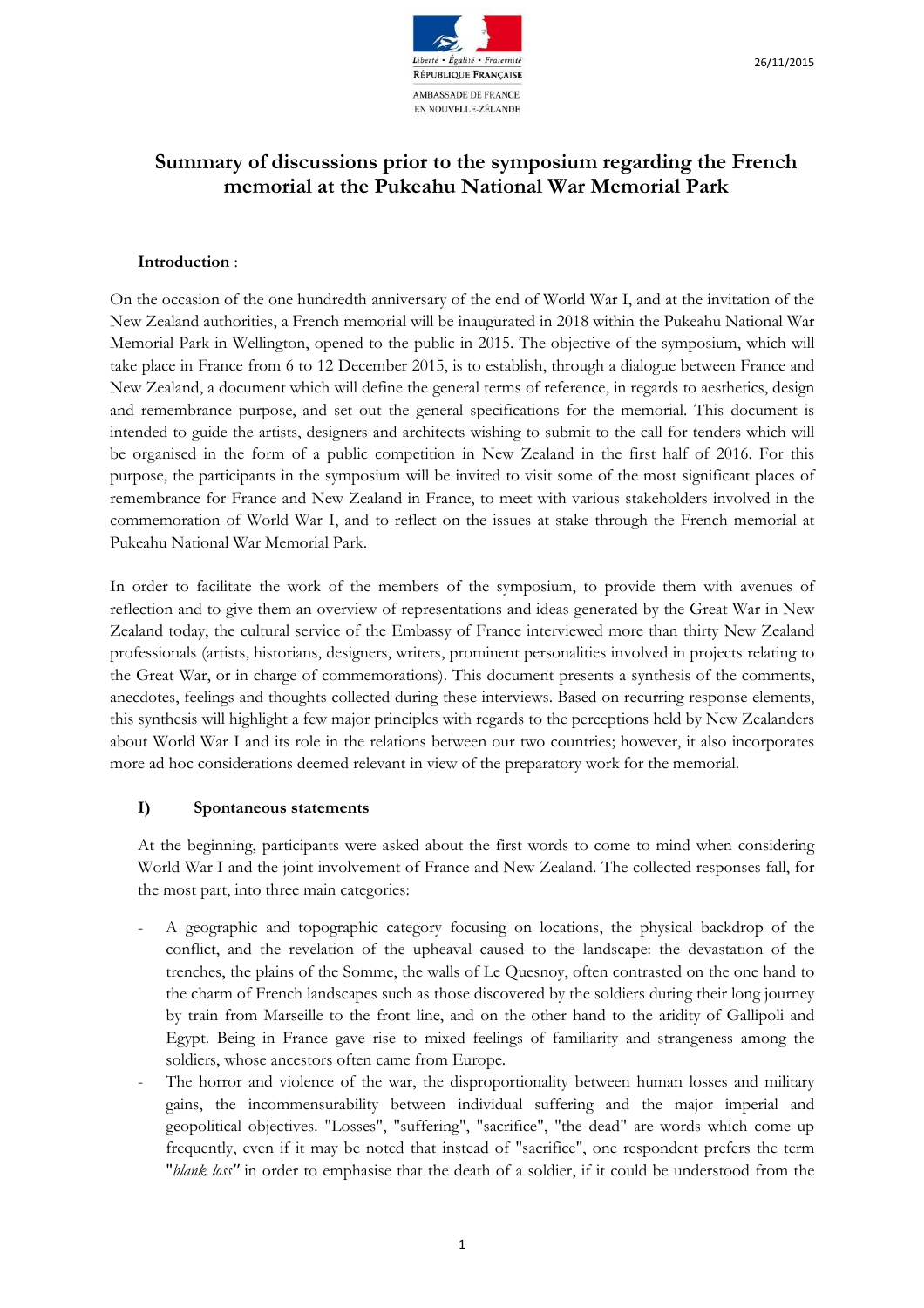point of view of the war effort as a useful or glorious sacrifice, did not necessarily have the same meaning for the bereaved families, marked by the distant and sometimes incomprehensible disappearance of one of their own.

- A more positive and sometimes paradoxical category in view of the latter, referring to unity born of remembrance, memory and commemorations, and focusing on the links forged during the war ("friendship", "bonds", experience and values shared) and the long-term ties they henceforth establish between the two countries. This experience is not like brotherhood in arms, since the troops did not serve side-by-side, but it is akin to a community of ideals, almost a shared belief in civilisation. It often includes reference to a joint healing process and is associated with places of remembrance (gardens of remembrance and memorials which can materialize these bonds).

### **II) Emotions**

The respondents mention various emotions when asked to reflect on the period, its people and the relationships forged between France and New Zealand in World War I. In addition to sadness - related to loss of life - and admiration for the "ordinary courage" demonstrated by New Zealand soldiers who agreed to defend a country they had never visited, more complex emotions are cited. They represent an effort to retrospectively imagine the paradoxical mindset of the soldiers, which is difficult to render today. Many participants insist on the confusion that these soldiers must have felt, caught between the excitement at the idea of leaving for Europe, and the brutal disillusions which they had to face once on the battlefield, as well as on the inability of the soldiers to imagine what to expect, or to talk openly about it. Relying on the example of a letter sent by a young Wellingtonian to his mother, one of the participants emphasises the pride and excitement of this soldier, but wonders whether he was not actually feeling fear, without being able or wanting to express it because of the tension between social pressure and the rhetoric of courage on one side, and the genuine feelings and ineffability of the experience of war on the other.

However, some respondents also caution against the widespread notion that the vast majority of soldiers exhibited a form of naivety: if they could not have imagined that the war would be so lengthy and deadly, not all of them were enthusiastic to leave for a European 'adventure'. This nuance is important, because it seems that the revision of the soldiers' attitudes prior to departure retrospectively highlighted the disparity between their supposed naivety and the brutality of the war, and also standardised the attitude of the soldiers without taking into account the range of feelings.

Indecision, waiting, the difficulty in perceiving any coherence in the manoeuvres, the feeling of arbitrariness and fatalism (chance or destiny decides who lives or dies), as well as the ineffability of the experience of war were also mentioned many times.

#### **III) Historical figures and the collective dimension of the war**

Historical figures who appear to have left the strongest impression on the respondents are either highranking military leaders (Marshals Foch and Pétain, Field Marshal Haig, the New Zealand general Bernard Freyberg…) or archetypal war characters: "les poilus", the New Zealand tunnellers, Maori troops from the *Pioneer Battalion*, French peasants having to cope with the war, the unknown soldier representing all the military victims, or even women staying behind in New Zealand who, because of the lack of communication, could hardly imagine the situation that their husbands, brothers or sons were experiencing. Animals are a recurrent emblematic theme (horses, carrier pigeons delivering messages…), as if their silent suffering somehow better symbolised the pathetic condition of all those afflicted by conflict. Thus, even if the respondents concentrate for the main part on the soldiers, most of them also take into account all the other people whose lives were affected, however indirectly. A recurring figure, in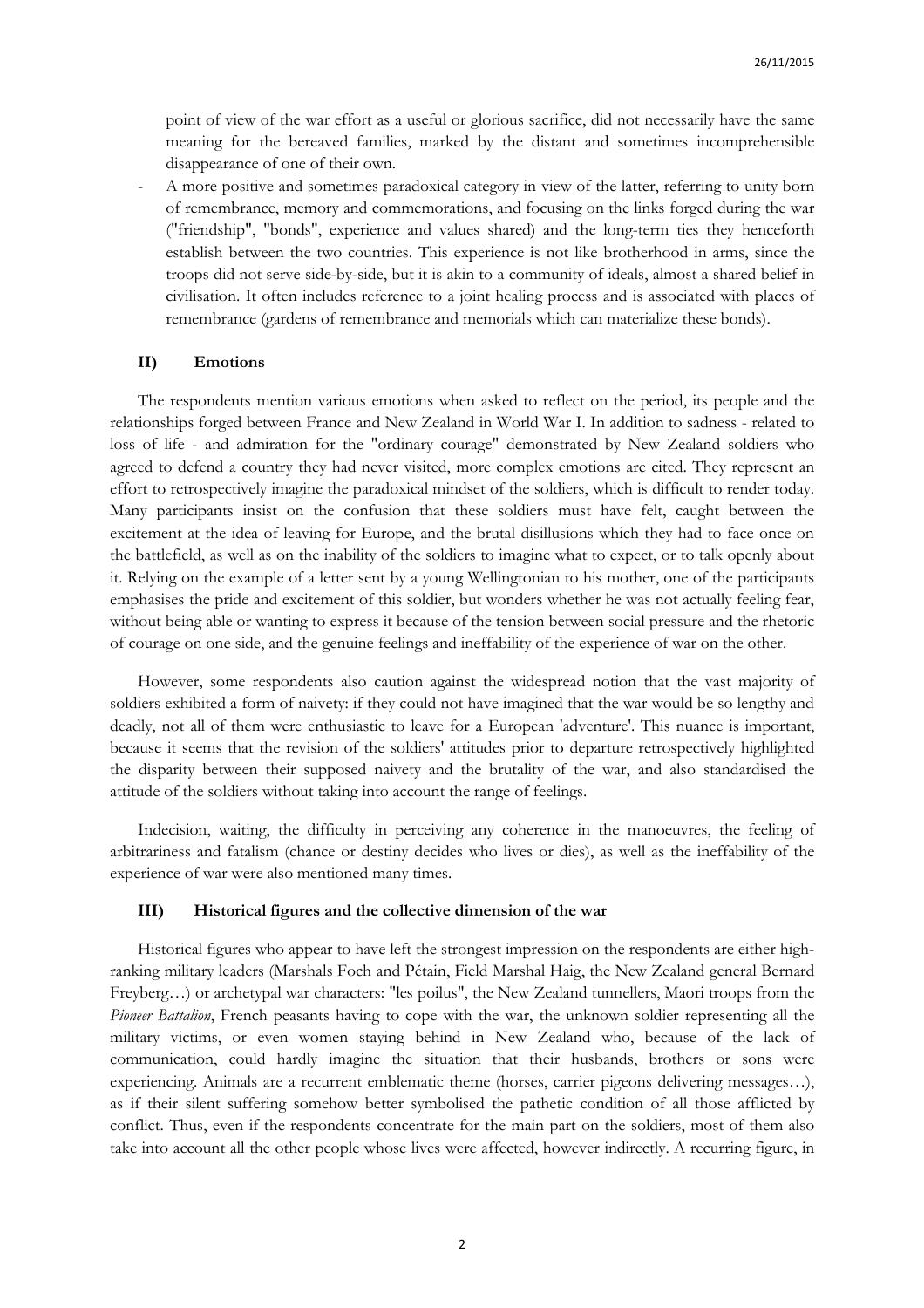these discussions, is that of the "common man/woman", whose life was being irrevocably disrupted by the historical impact of the war.

Many participants insist on the importance of this collective perspective, as opposed to an approach that would glorify a small number of *war heroes.* This collective perspective, honouring the anonymous who were *in* the war, would place greater emphasis on commemoration, serving to counteract, according to some respondents, the tendency to "celebrate" war by virtue of the ultimate victory of the allies. The importance of proposing an interpretation which differs from the epic understanding of the war, insisting on the hero figure, is emphasised by many of the personalities interviewed. If not all New Zealanders challenge this interpretation, some express the wish to see another analysis grid emerge, more critical without being polemical, intended to encourage a reflection on war and its consequences rather than a unanimous celebration of victory which would obscure many aspects of the historical reality of war.

Furthermore, in the mode of remembrance, the dichotomy between the individual and the collective is expressed on many other levels - the anonymity of the massacre ("slaughter", "cannon fodder", "unmarked graves" etc.) as opposed to the scars of war carried in the flesh of the soldiers (disabled veterans) and personal stories.

Several participants comment on the relations that have been established between the New Zealand troops arriving in France and the local population, in particular at the rear of the fighting. In contrast with Gallipoli, the Western Front offered many opportunities for interaction with French civilians. They stress the importance for the soldiers of these village encounters: pride in coming to the aid of the villagers, games and complicity (including through sport), small-scale trading, fleeting delights of the local café. Despite the language barrier, a friendship developed between the New Zealand troops and these villagers, which makes the experience of war also one of discovery of another country, even if devastated, and its people, with whom we can weave fraternal ties. Thus, the war appears to be a war in the name of friendship, with New Zealand soldiers coming to the aid of a friendly nation facing its "invaders". This interpretation contrasts with that of World War II, where the purpose was rather to fight against an ideology on other theatres of operation. We understand the importance of a battle such as the one at Le Quesnoy in the New Zealand memory, which also pertains to this fraternal and human dimension of proximity, to the idea that soldiers achieved the liberation of a village populated by individuals whose descendants uphold the memory, and where "friends" of New Zealand have lived until today.

## **IV) A "Chinese portrait" of the Great War**

Respondents were asked to propose a "Chinese portrait" of the Great War, by choosing a colour, a sound, a landscape, etc. to describe what it meant to them. Here is a summary of the most frequent or most relevant responses:

- **colour**: red (for blood, but also for the poppy), khaki, black, and blue.

- **shape**: gravestones, the Christian cross, trenches, and more generally angular shapes (rectangle).

- **time of day**: almost unanimously, dawn, paradoxical moment offering the promise of a new day, but a day to survive while exposed to danger.

- **sound**: the bugle, detonation of firearms or the sound of bullets, or the silence of a military cemetery or necropolis.

- **material**, **texture**: thick woven wool for uniforms, mud, metal, fire.

- **concept**: "*War to end all wars*", idea that this war was to put an end to militarism (la "Der des ders" in French), camaraderie ("*the triumph of friendship over distance*") and mutual assistance, loss, remoteness and exile, the comprehensive and imperial nature of the conflict, the arbitrariness of death or of salvation.

- **landscape**: the *No man's land*, dead trees on a battlefield, their uprightness in contrast with the plains of the Somme, trenches as wounds of the earth, but also the garden of remembrance.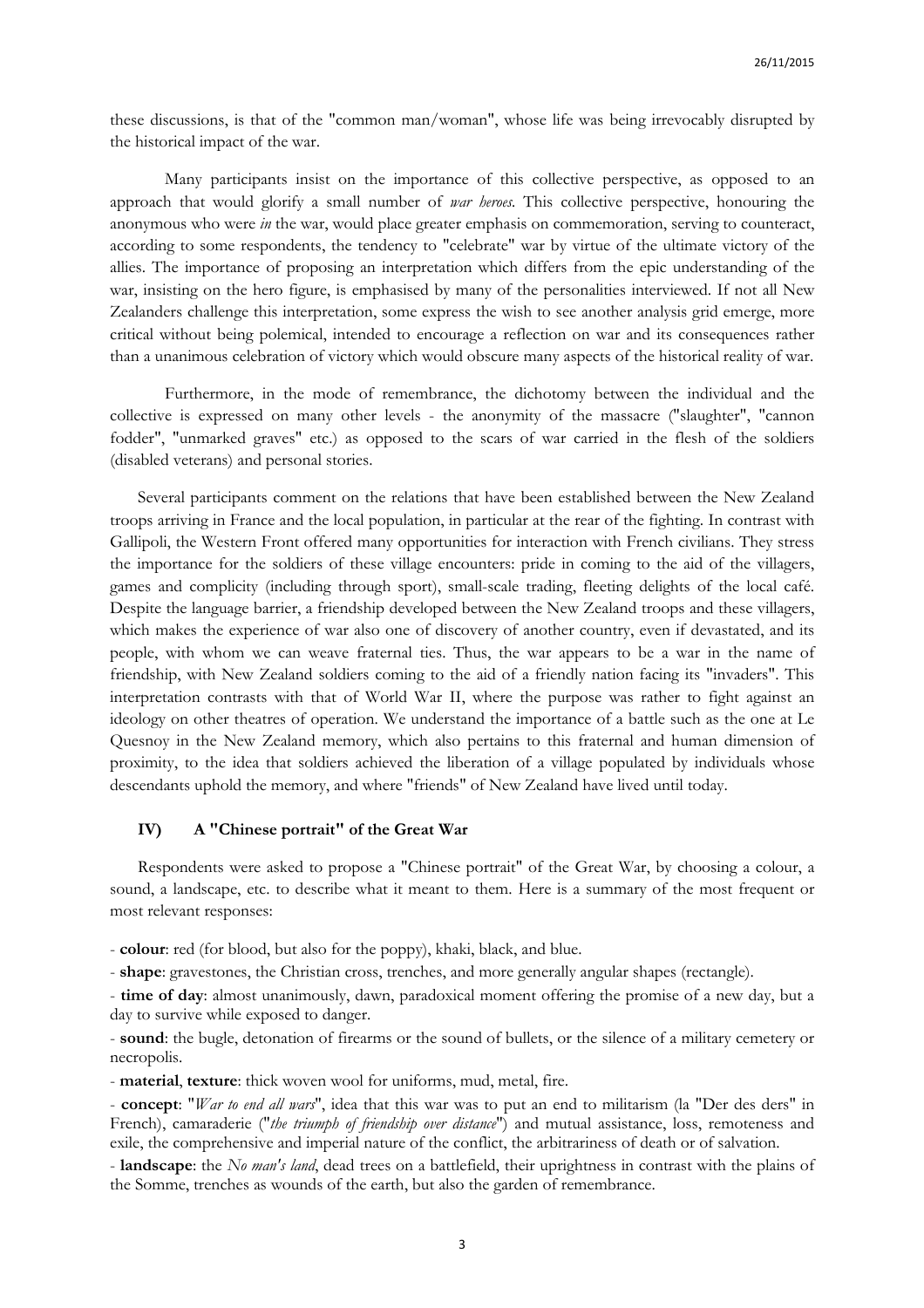## **V) The need to devise a memorial with a long-term vision**

Even if the experience of World War I is of course never first-hand for the respondents, it turns out that many of them nevertheless had a grandfather, a great-uncle or great-grandfather who fought in France. Testimonials thus reveal a dual relationship to war, that we need to understand in order to grasp the meaning of World War I for New Zealanders: firstly, a common knowledge coming through school and education, which translates into common representations (places - Le Quesnoy, Gallipoli - or images trenches, uniforms…) offering some stereotypes of war images; and secondly, a finer perception of the emotions felt - supposedly - by the soldiers, their living conditions and those of their families, and the consequences of war in the long term, once the war was over. This second aspect stems from a family memory and elements of oral history, quite widespread in New Zealand.

It may therefore be relevant, depending on the respondents, to reflect on the means to ensure that the memorial not only become part of an "anniversary" temporal approach, representing a historical perspective on the occasion of the centennial, but also correspond to a diachronic approach, which would take into account the consequences of the war throughout the last century and up to now, and the work on remembrance already undertaken and in the making. This could for example be achieved by taking into account certain developments: one of the participants thus emphasises how our awareness of the war has been transformed, wondering whether it would still be possible today to find such a large proportion of young people enthusiastic about the idea of going into combat in unknown lands. Another participant stresses the importance of progress in the field of communication technologies: the difference between the difficulty of access to information in 1914, as opposed to the instant access and quasi-unlimited reliable sources of information which we enjoy today, and explains, according to him, that it is so difficult to understand the state of mind in which the soldiers found themselves…

This prompts us to dispense with the need for a short-term "marking" of the centennial for the memorial, by, on the contrary, setting it against a long-term temporal backdrop which is one aspect of the relations between both countries and one which we strive for. Still on the subject of this relation to time, one of the respondents states that it is necessary to take into account the fact that the history of New Zealand, a "young" country, cannot be dealt with in the same way as the history of France. He suggests not to overlook this difference when trying to understand how we relate to history, and thus to World War I, in each of the two countries and how these perceptions might differ. In this regard, many participants consider the idea of World War I being a key event for forging a national identity as a myth, ie something beyond true or false. While it is, of course, a major event, its importance in the nation-building process and national narrative must be kept under scrutiny, both when it comes to recording the national history and to understand how New Zealanders interpret their role in European history.

Finally, the entanglement of different historical levels is frequently pointed out by the participants. With regards to creating the memorial, they clearly identify several strata for interpreting history which need to be kept together: the official and institutional history, the scholarly history of historians and historiography, the informal and diffuse history of the collective and oral memories within families.

# **VI) Comments about the memorial**

Several respondents formulate suggestions to enable the memorial to stand out from other projects that will emerge during the 4 years of the centennial, in order to avoid appearing as '*just another war memorial in the park*'*.* One of them, who worked on the interactive and international memorial *Still* in 2015,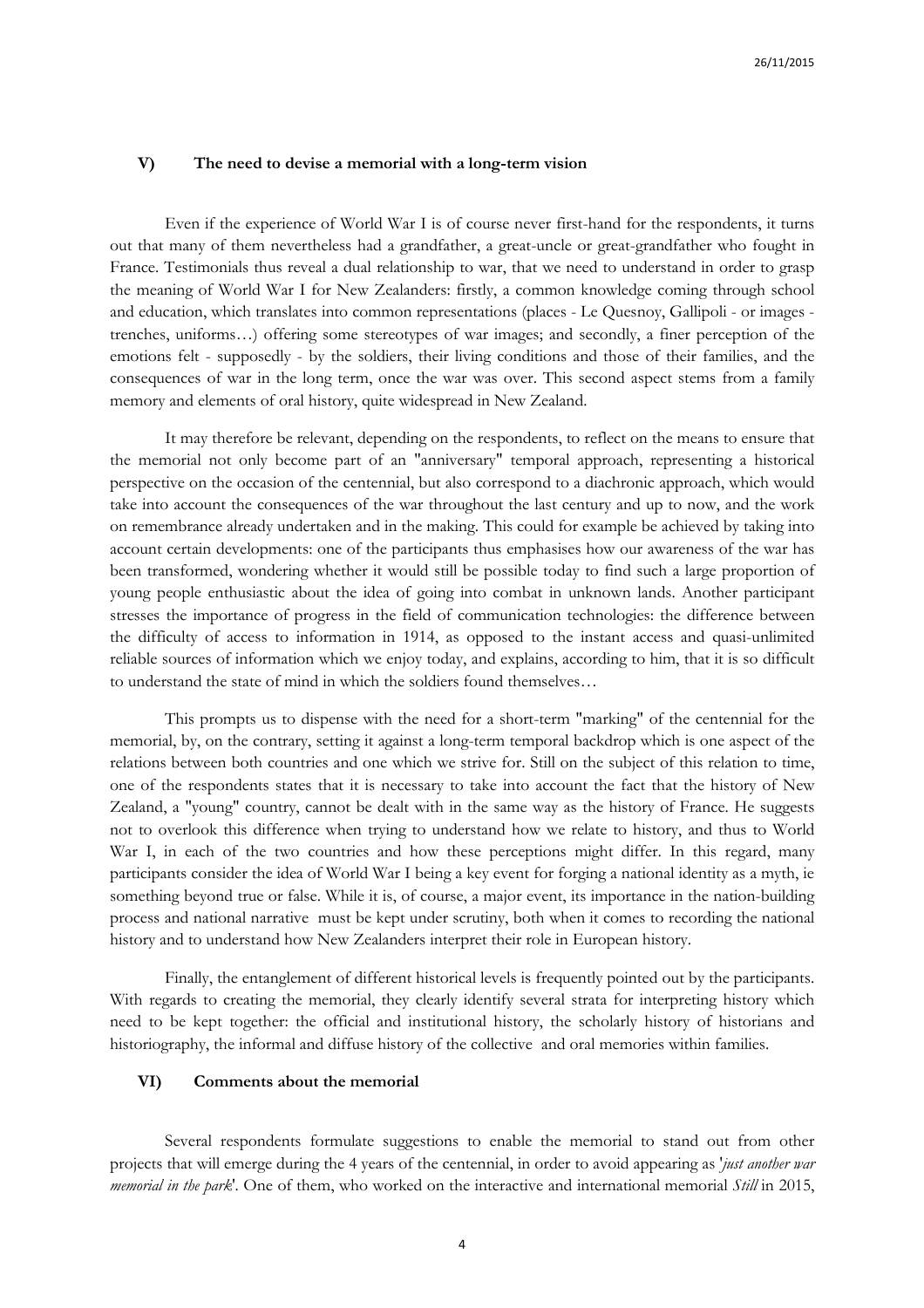insists, for example on the need to commemorate, and not celebrate, setting the project apart from a certain tendency to highlight the heroes among the soldiers and the glorification of the final victory, and seeking to stimulate pride rather than memory. Several participants also express their wish to see the memorial encapsulate a positive message, such as the aspiration of the soldiers to sacrifice themselves for the benefit of a better world (with the hope that it would be the last of wars) while commemorating the seriousness of this sacrifice, which has also proved, in a certain way, futile. They also think the memorial should not confine itself to the war but rather to strongly emphasize the lasting friendship born from the joint experience of war.

One participant also prompts us to reflect on the motivation for building this memorial, beyond the commemoration of the centennial (*"Why, beyond the obvious marking of the war, should we see this as relevant to our two nations today?"*); while another stresses the importance of relying on a strong conceptual basis before initiating the implementation of the project: *"The greatest recent memorials have an "art concept" underpinning them, e.g. the Vietnam Memorial in Washington DC - a wound in the earth; the 9/11 memorial in New York – a negative space representing absence and loss."* 

Two of the participants also underline the significance of the memorial of Notre-Dame-de-Lorette, which is remarkable in so far as it lists the names of the 579,606 killed on the Nord-Pas de Calais front without distinguishing nationality and rank. They insist as well on the importance, in their opinion, of building a memorial, which presents "ordinary people", their interconnections, and the collective experience brought about by war despite the plurality of individual experiences depending on nationality, age, gender, social position… Another respondent develops a similar reasoning in cautioning against a mentality of "*Us and Them*" (« Eux & Nous »), between the Allies and their former enemies. One way to recognise the "humble people" who were involved in the war, as suggested by a participant, would be to incorporate into the memorial replicas of personal objects having belonged to the soldiers.

Finally, several comments mention the idea of a "living memorial" which could either be reenacted at ceremonies or artistic performances, or enriched by digital content accessible via QR codes.

#### **VII) For a memorial rich in terms of semantics**

Other respondents rely on their experience of war memorials (visited, made…) to underline the importance of building a striking, imposing memorial, which would have a physical impact, powerfully highlighting some material elements (landscape features, terrain, tree trunks, stones, soil…). To do this, an historian proposes adopting a bold, powerful, design incorporating additional "layers" of interpretation, nuances that would reflect the richness of the subject matter: the diversity of individual experiences in the war, for example, but also the relations between France and New Zealand. An artist, who carried out several major works in connection with the centenary, also insists on the importance of proposing several layers of interpretation, and suggests using a symbolic approach that is both accessible and rich. A way to integrate such a conceptual richness into the memorial would be to design it by incorporating a variety of scales: the external appearance, from afar, could echo a first idea, while other symbols, concepts or inscriptions could be integrated into the memorial so as to become perceptible during a more meticulous and patient exploration.

We can then consider the variance of concepts and symbols according to the "macro-mesomicro" scale distinction; but it is also possible to think of other ways to "physically" account for different layers of reading: for example, by playing on the "inside/outside" distinction, reminiscent of a domeshaped structure, whose external appearance could be combined with an interior layout which would convey a distinct idea; or even on "above-below", by imagining a partially buried memorial, etc.

5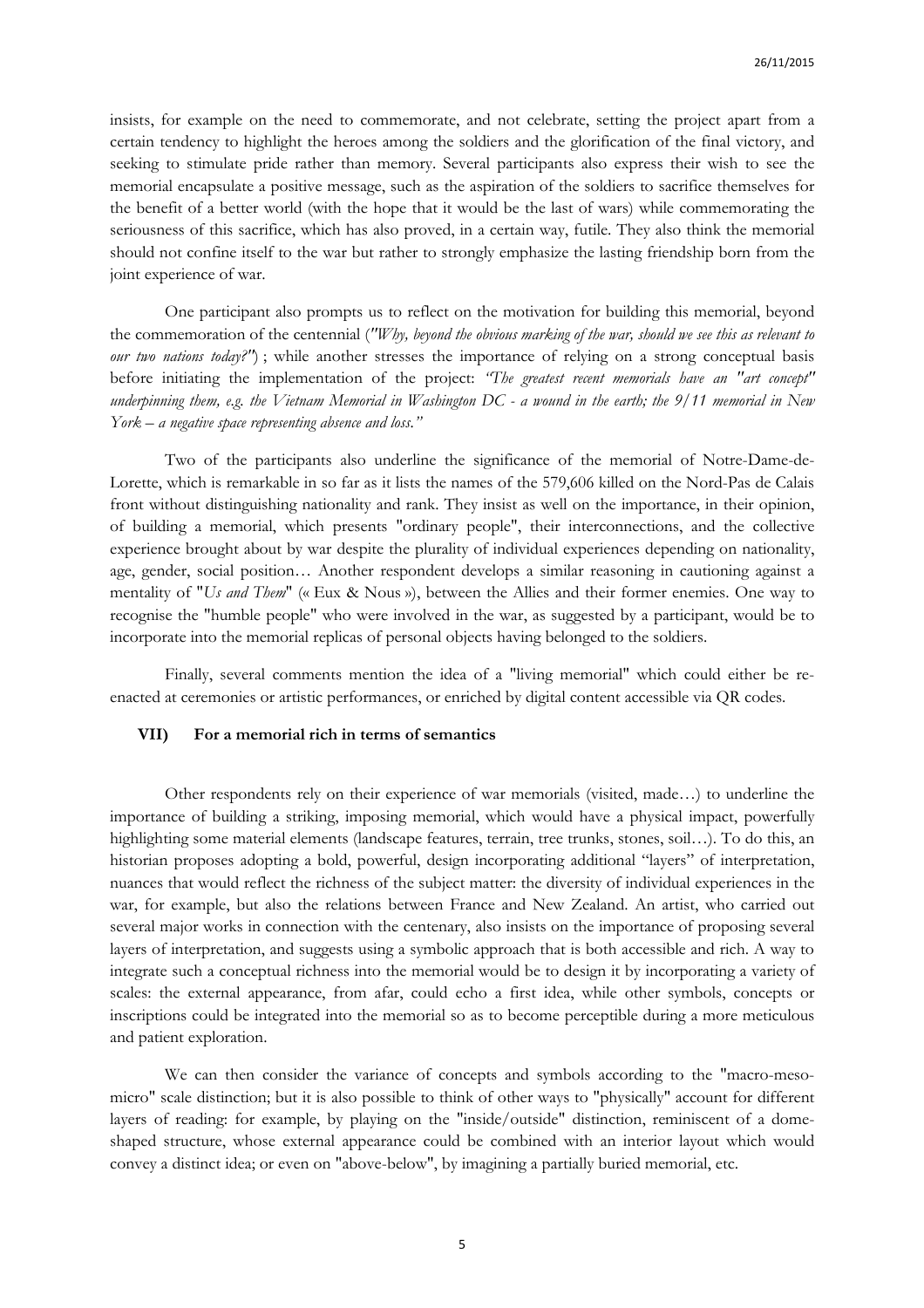### **VIII) Finding relevant symbols for the ties between France and New Zealand**

Some respondents suggest that many New Zealanders may have a limited knowledge of the role played by France in this war, and the magnitude of the losses she has incurred. There is often a misunderstanding or a false perception of the French commitment to the war (the alleged ineffectiveness of French troops to be offset by those from the Commonwealth), perhaps due to the fact that the ANZAC had little operational relations with French soldiers, and more with civilians, and also to the fact that the bulk of accessible historiography comes from the anglo-saxon world. This confusion also applies to locations: Passchendaele and Ypres are not always clearly identified as Belgian cities, the predominant idea of "Western Front" comes at the cost of some confusion.

One of the participants insists on the risk of wanting to "force" a connection between the two countries, by mixing the symbols of each without relying on elements that carry true meaning. This meaning, precisely, should come from the history of the two countries, and not be a collection of "clichés" or simplified representations of the ties that unite New Zealand and France. The difficulty lies in the fact that, in the eyes of the participants, these ties are mainly links established through the history of French exploration in the Pacific, war, rugby, trade and a common interest in gastronomy. But beyond these concrete elements, most of the respondents consider that these relations are based on concepts which, although more muted in their expression, are equally structuring: a solid friendship and mutual respect, a good understanding of each other's culture strengthened by a mutual interest in the latter, common values…

It may be noted that a small number of respondents advise to "frenchify" the memorial to incorporate cultural elements that echo the image of France in New Zealand. Some believe therefore that the "sophistication of French culture" should appear, symbolically, in the memorial. Others say meanwhile that taking into account French cultural elements would be a way for New Zealand to expand its global visual and mental directory of World War I. One respondent takes the example of the poppy, a strong symbolic element found in all New Zealand commemoration efforts of the Great War, but which does not carry the same meaning for French people. Introducing the French own symbols and references – in this case the cornflower for instance - would be a means of encouraging the New Zealand public to take a fresh look at how we remember war and at cultural specificities that may change the way in which two nations commemorate the same event. The same person says: ' *Be French, be comfortable doing so, say what you want to say* ', before cautioning us: ' *Don't overlay symbols, or pretend our relationship is what it's not* '.

In order to bear in mind what France represents in the eyes of New Zealanders (to experiment with these symbols in the memorial or on the contrary to avoid stereotyping), we may refer to the responses of the participants to one of the questions where they had to indicate what best symbolised France in their eyes. In no particular order, we find: architecture, impressionism, the existence of numerous grand monuments (Eiffel Tower, the Arc de Triomphe, the château of Versailles). One respondent further defines the French "style" as an ability to reconcile simplicity and extravagance. Those participants referring to architecture think either of urban architecture (Haussmann), meaning cobbled streets and stone houses of idealised villages, or boulevards lined with rows of trees (an image which is featured in many replies). Certain qualities (elegance, sophistication, conciliation of both classic and modern) also appear on several occasions.

The participants, while touched by the idea of a public competition launched in New Zealand, underline that France should not only be represented by the monument, but could also be materially present in it, for example through the addition of elements from our country (soil, archaeological objects and *memorabilia*, small architectural elements, remains of our heritage…).